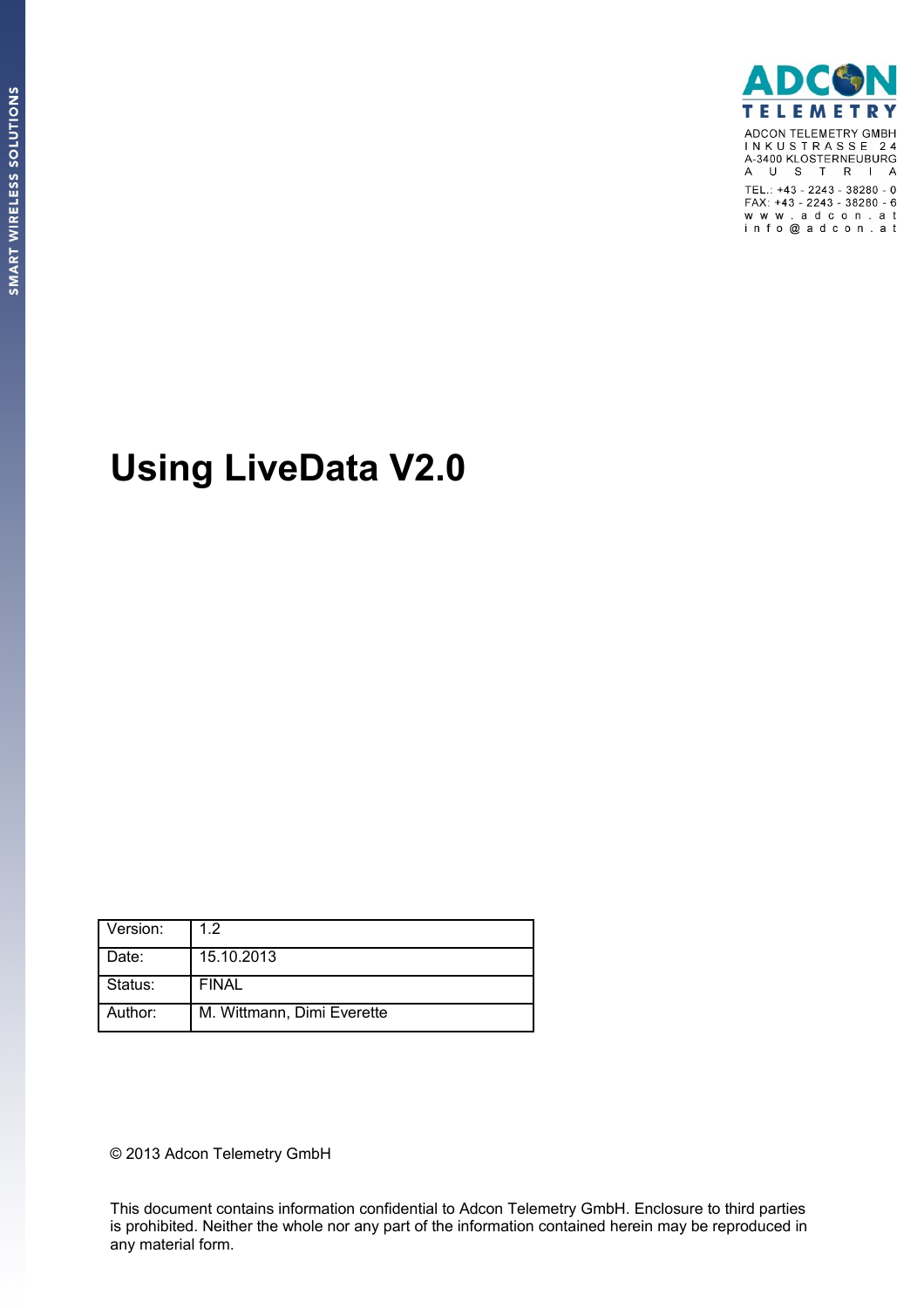### Change log

| 0.1 | 20.02.2013 | Initial version                                                             |
|-----|------------|-----------------------------------------------------------------------------|
| 1.0 | 22.02.2013 | Final version                                                               |
| 1.1 | 25.02.2013 | Spell checked, using correct links                                          |
| 1.2 | 15.10.2013 | Explaining time intervals, removing unused time parameters<br>from map/list |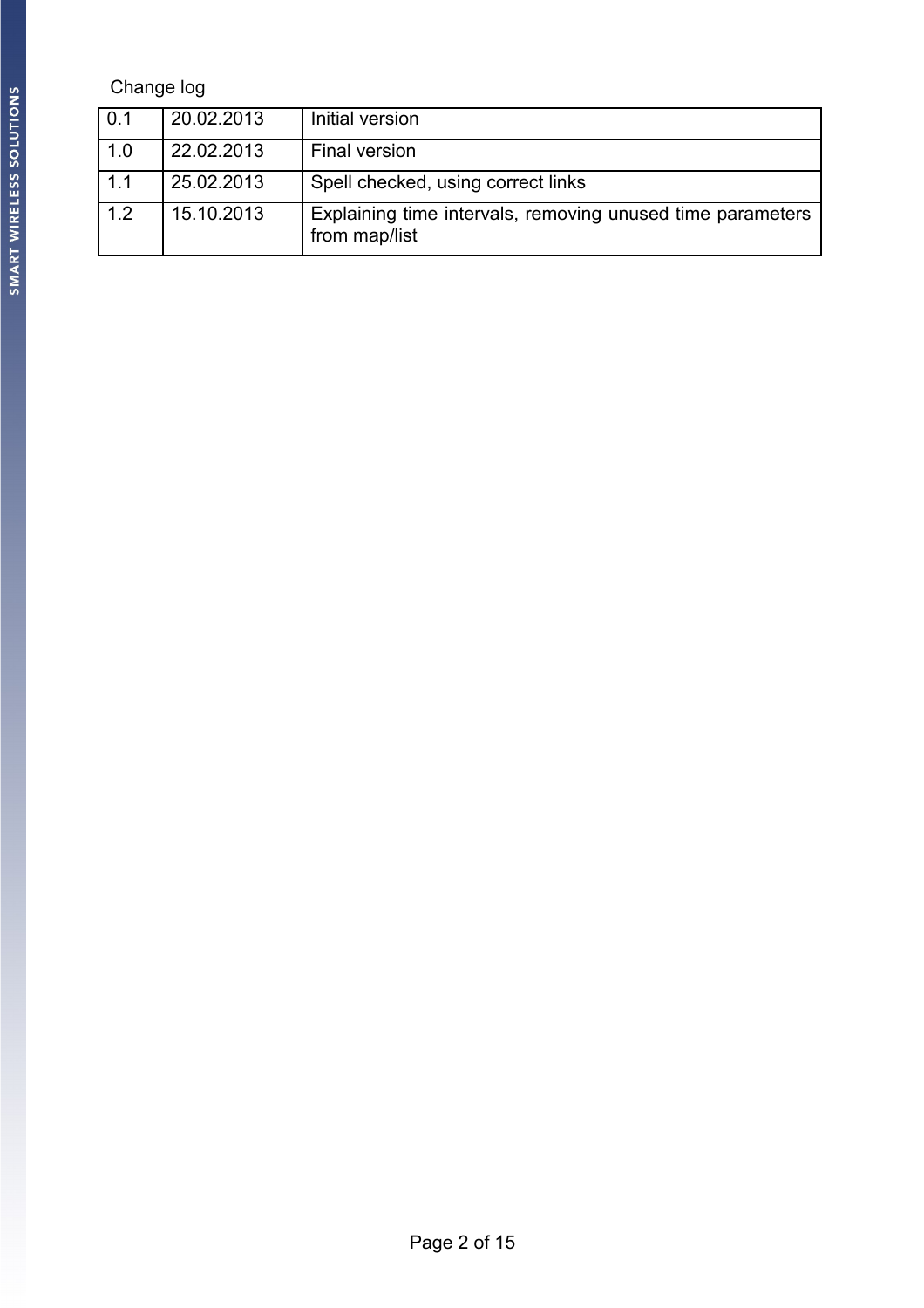### **Table of Contents**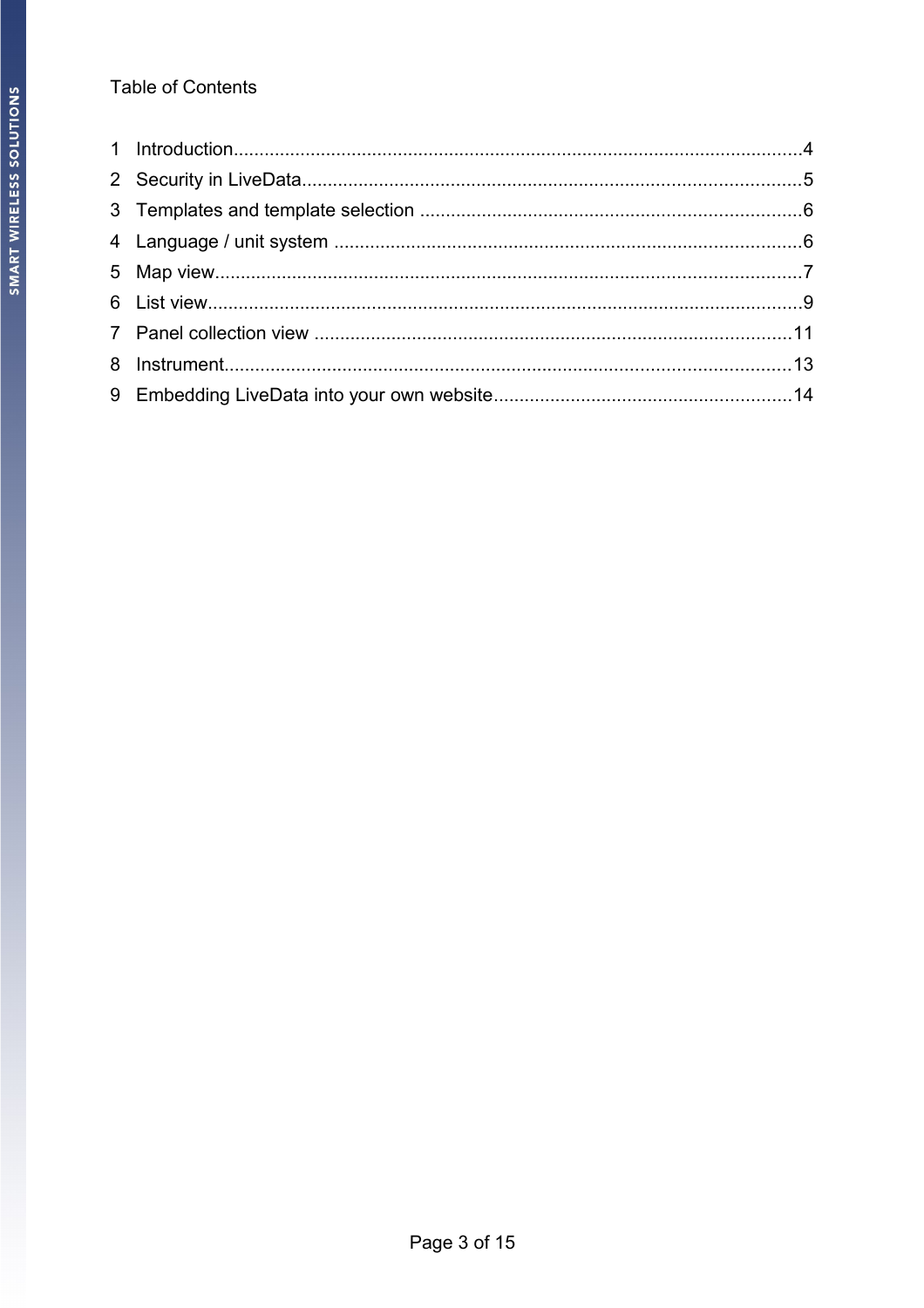### **1 INTRODUCTION**

LiveData is a feature that was released with addVANTAGE Pro 6.1. You can use LiveData to view data in a new graphical user interface (GUI) without logging in to addVANTAGE Pro. All LiveData views are configurable using URLs and parameters explained in this document.

You cannot change any addVANTAGE Pro settings using LiveData.

With LiveData 2, you have more options to show data and all LiveData settings are clickable. You no longer need to enter the URL in web browser.

LiveData consists of three views:

- Map view: Shows all "live" nodes located on a Google map identified by a particular URL, such as <http://demo.adcon.at:8080/livedata/map.jsf>. It's a good idea to bookmark the map view URL so you can get to LiveData easily.
- List view: Lists all "live" nodes, including a timestamp and each node's values. The list is available at <http://demo.adcon.at:8080/livedata/list.jsf>
- Panel collection view: Shows one RTU's values in a tabbed view, such as http://demo.adcon.at:8080/livedata/collection.jsf?node=88.

All views can be embedded into other websites. Because LiveData uses no popups, you no longer have problems with popup blockers. All views use JavaScript.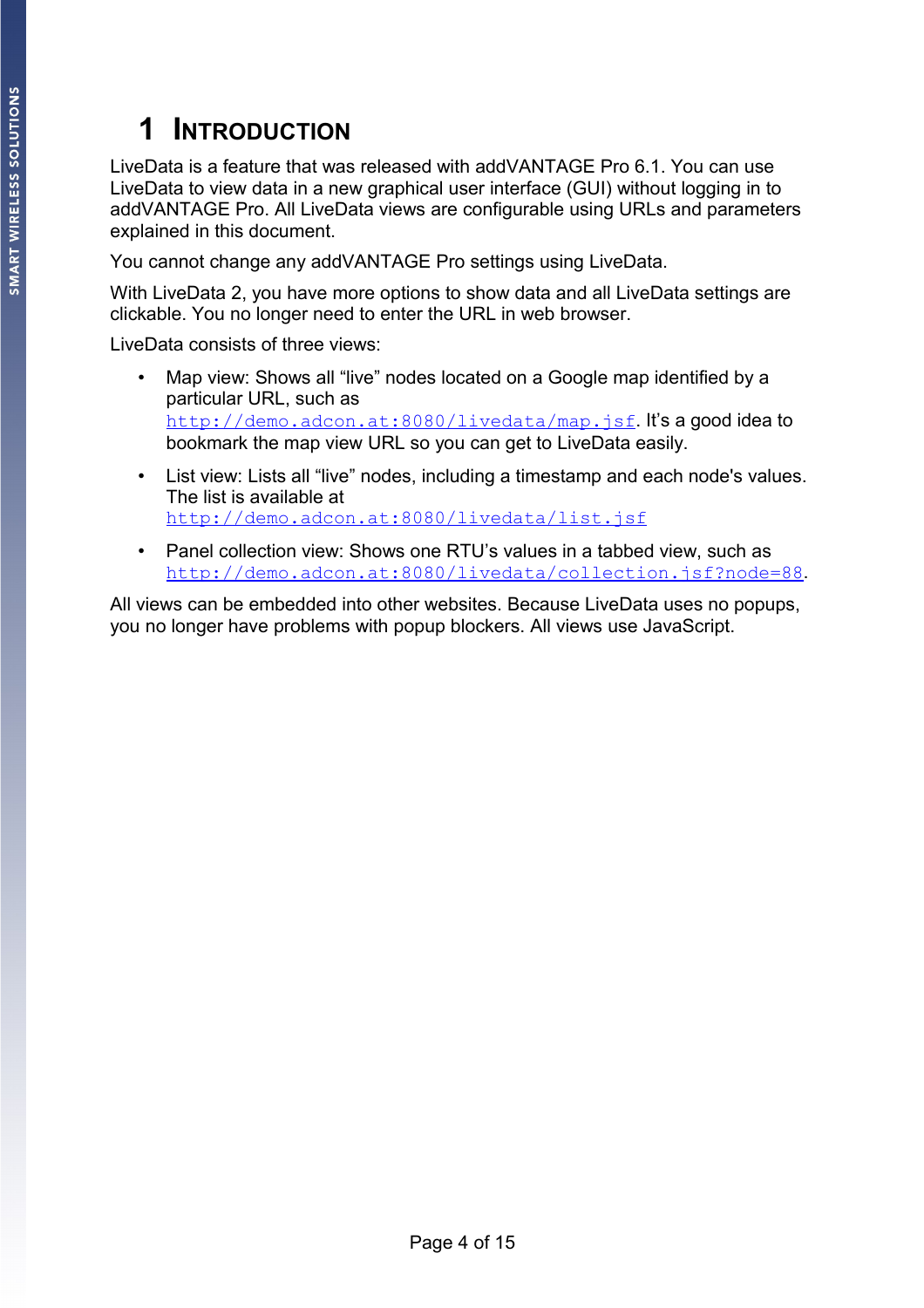## <span id="page-4-0"></span>**2 SECURITY IN LIVEDATA**

 LiveData allows users to see the measured data without logging in. It is therefore necessary that you give LiveData the information about which nodes are available in LiveData and which are not. You do this within the addVANTAGF Pro software

You can access the Properties dialog shown to the right by logging in to addVANTAGE Pro and finding the node (RTU, crop, extension) you would like to make publicly available. Then right-click the node and click the Properties menu entry. In the Security tab, enable the **Accessible from outside addVANTAGE Pro** checkbox and click **Apply to all child nodes**. Then click **OK**. From now on, everyone can access this node's data using LiveData without needing to log in.

In addVANTAGE Pro 6.2, Adcon introduced a second way to check the read permission on a node. Users can log in to LiveData using

|                       | <b>Properties - Mozilla Firefox</b>                                        | $ \Box$ $\times$ |
|-----------------------|----------------------------------------------------------------------------|------------------|
|                       | http://localhost:8081/secure/faces/dialog/properties/properties.jsf?nodes= |                  |
|                       | General DACQ Info Action Security                                          |                  |
| Ownership             |                                                                            |                  |
| Owner:                | root                                                                       |                  |
| Group:                | admin                                                                      |                  |
| <b>Privileges</b>     |                                                                            |                  |
| Owner:                | Read & Write                                                               |                  |
| Group:                | Read Only                                                                  |                  |
| Everyone:             | None                                                                       |                  |
| <b>Children Nodes</b> | New children nodes will have Default privileges from user                  |                  |
| Availabilit           | Accessible from outside addVANTAGE Pro V                                   |                  |
|                       | Apply to all child nodes                                                   |                  |
| OK                    | Cancel                                                                     | Apply            |
|                       |                                                                            |                  |

the same login name/password as in addVANTAGE Pro. When users log in to LiveData, they can see the same nodes in LiveData as in addVANTAGE Pro. Please note that if you cannot see a node in LiveData, it may not only be because of missing Read permission, but also because this node is not compliant to the selected template (see [Templates and template selection\)](#page-5-0).

Note that areas are always considered to be publicly available, so if you use an area's node ID in the URL, the area is automatically considered to be available. Within that area, LiveData checks the child nodes for availability—any child nodes that are areas are again automatically publicly available.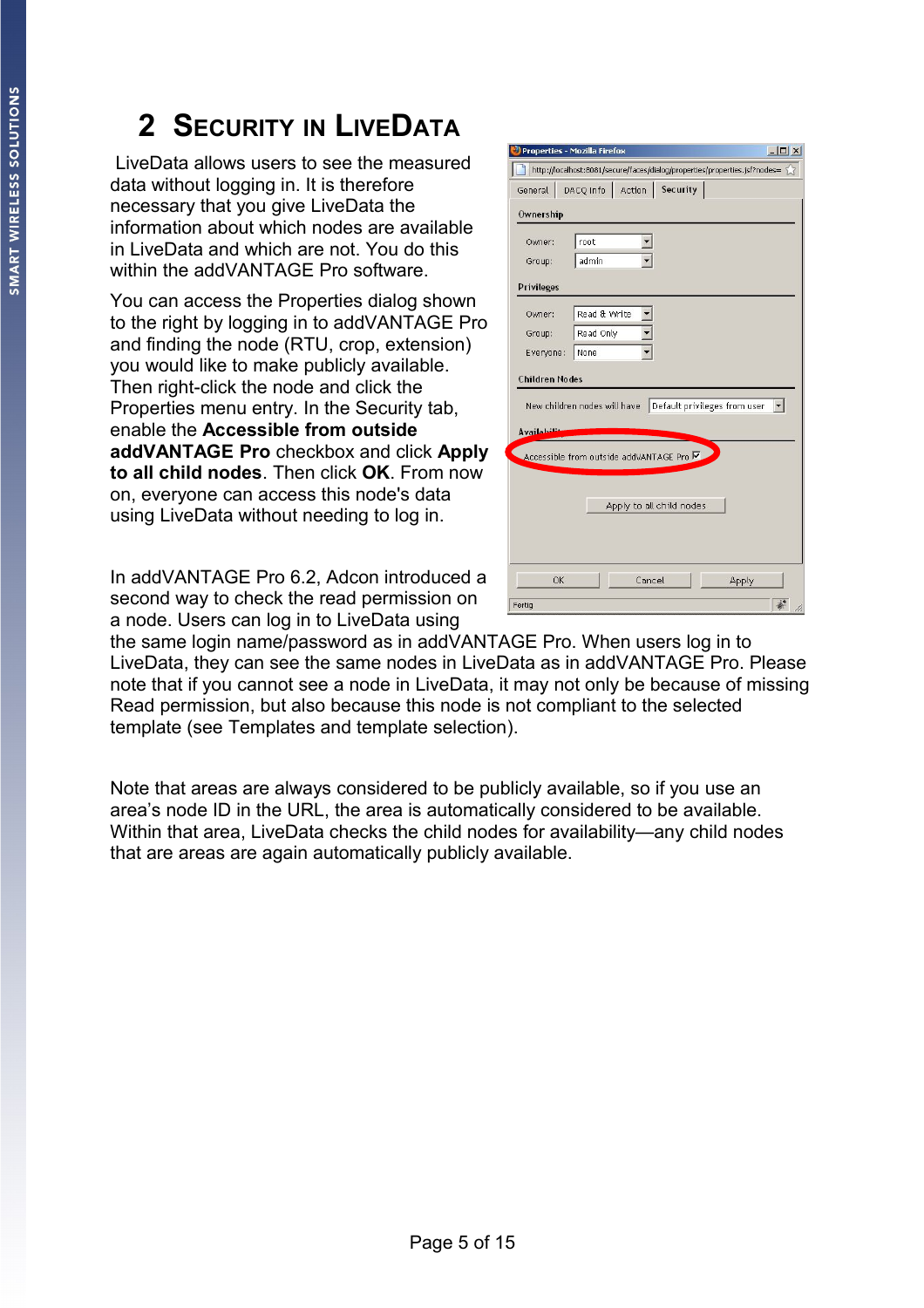### <span id="page-5-0"></span>**3 TEMPLATES AND TEMPLATE SELECTION**

In LiveData, not all of the tags associated with a node are shown. Instead, the tags are filtered by templates.

A template identifies:

- The node shown in the current view (e.g. is it a weather station or an apple?)
- The types of sensors that should be shown

By default, when you open a list or a map view, the Weather template is selected.

|    | Weather                      | $\mathbf{v}$                 |                                 |                                         |           |                         | Ю,                           |
|----|------------------------------|------------------------------|---------------------------------|-----------------------------------------|-----------|-------------------------|------------------------------|
| ٠  | Name<br>▲                    | Time                         | $\div$ T Air $\div$ Rain $\div$ | Solar $\div$                            | <b>RH</b> | $\div$ Wind rose $\div$ | Wind speed $\Leftrightarrow$ |
| Ė. | <b>Adcon First Test RTU</b>  | Feb 20, 2013 10:41 AM 1.4 °C |                                 | 0.0 mm 188.5 W/m <sup>2</sup> 74.5 % RH |           | $9.62$ km/h             | $9.62$ km/h                  |
| ۴  | <b>Adcon Second Test RTU</b> | Feb 4, 2013 3:39 PM          | $7.9 \degree$ C                 | 0.1 mm 21.5 W/m <sup>2</sup> 93.3 % RH  |           | $1.17$ km/h             | $1.17$ km/h                  |

If you would like to add or remove a template, you can add or remove the corresponding .xml file in the <addvantage-pro>\webapps\ROOT\WEB-INF\livedata\ directory.

### **4 LANGUAGE / UNIT SYSTEM**

In LiveData, you can show the data in different languages and in the metric or imperial measuring unit system.

By default, the browser's language is selected. If you log in to LiveData (see [Security in](#page-4-0) 

|    | <b>ADCON</b><br><b>TELEMETRY</b>                         |   | <b>livedata</b>       |                                 |                                               | Metric                       | Imperial                | $\bullet$<br>Public view - Login |
|----|----------------------------------------------------------|---|-----------------------|---------------------------------|-----------------------------------------------|------------------------------|-------------------------|----------------------------------|
|    | Weather                                                  |   | $\vee$                |                                 |                                               |                              | L,<br>$\sqrt{a}$        |                                  |
| ٠  | <b>Name</b>                                              | ᇫ | <b>Time</b>           | $\div$ T Air $\div$ Rain $\div$ | Solar $\div$                                  | $RH$ $\div$ Wind rose $\div$ | Wind speed $\triangleq$ |                                  |
| È  | <b>Adcon First Test RTU</b>                              |   | Feb 20, 2013 10:41 AM | $1.4 \degree$ C                 | 0.0 mm 188.5 W/m <sup>2</sup> 74.5 % RH       | $9.62$ km/h                  | $9.62$ km/h             |                                  |
| È. | <b>Adcon Second Test RTU</b>                             |   | Feb 4, 2013 3:39 PM   |                                 | 7.9 °C 0.1 mm 21.5 W/m <sup>2</sup> 93.3 % RH | $1.17$ km/h                  | $1.17$ km/h             |                                  |
|    |                                                          |   |                       |                                 |                                               |                              |                         |                                  |
|    |                                                          |   |                       |                                 |                                               |                              |                         |                                  |
|    | A solution by ADCON Telemetry   Smart wireless solutions |   |                       |                                 |                                               |                              |                         | Visit adcon.com                  |

[LiveDataSecurity in LiveData\)](#page-4-0), the user's language is being used – this means the language used in addVANTAGE Pro and in LiveData are the same. Finally, if you select a language from the language selector dropdown, this language is used, regardless of whether you are logged in or not.

The Metric/Imperial selector works similarly.If your browser is set to English/US, the imperial system is used; otherwise, the metric system is used. When you log in to addVANTAGE Pro, you'll note that the same unit system you selected for LiveData is used in addVANTAGE Pro.

**Note**: The Custom setting in addVANTAGE Pro is interpreted as **Metric**.

You can always manually select the unit system you want to use from the top of the page.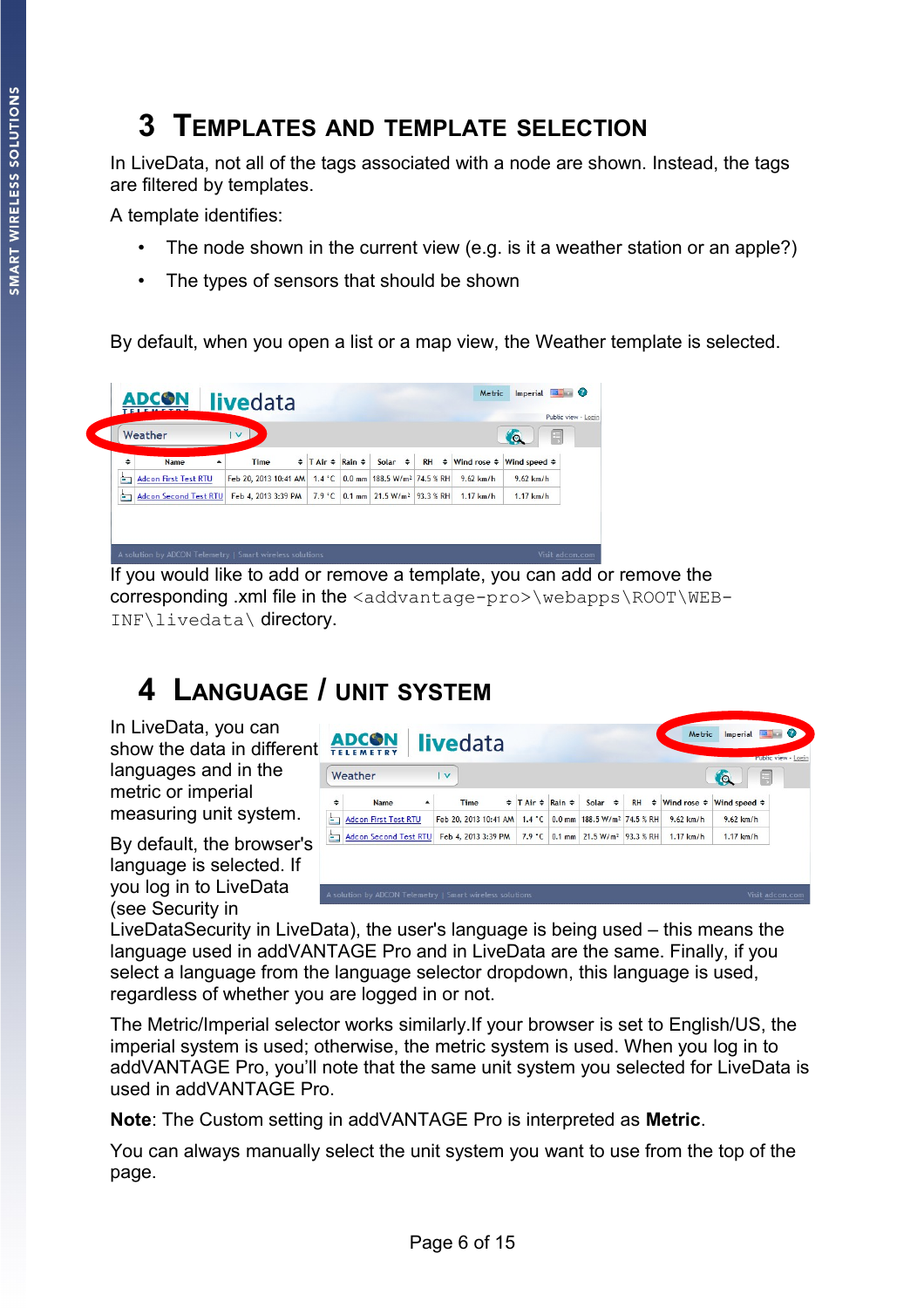### **5 MAP VIEW**

In the map view, you can see the nodes that apply to the selected template. The following rules apply to the nodes you see in map view:

- The node is set as publicly available.
- Areas are automatically considered to be publicly available.
- If you're logged in to LiveData, you can see the same nodes as you can see when logging in to addVANTAGE Pro.



If you use an area's node ID as a URL parameter, LiveData recursively searches in the subnodes for nodes that apply to the template. If a node is visible as outlined above, the node is displayed on the map.

When you move your mouse pointer over the node, you will notice that the hand pointer turns into a pointing finger. Click the mouse to show a "quick info" popup, that is, the last available data for this node. The tags you see are filtered by the selected template. In the popup, you can click a link shown as *more…* to display the panel collection view for this node, using the same template used in the map view.

Note that when you're not logged in, the node's position is slightly randomized to keep the node's actual position hidden. This feature protects your company's data by not revealing the true location of your RTUs.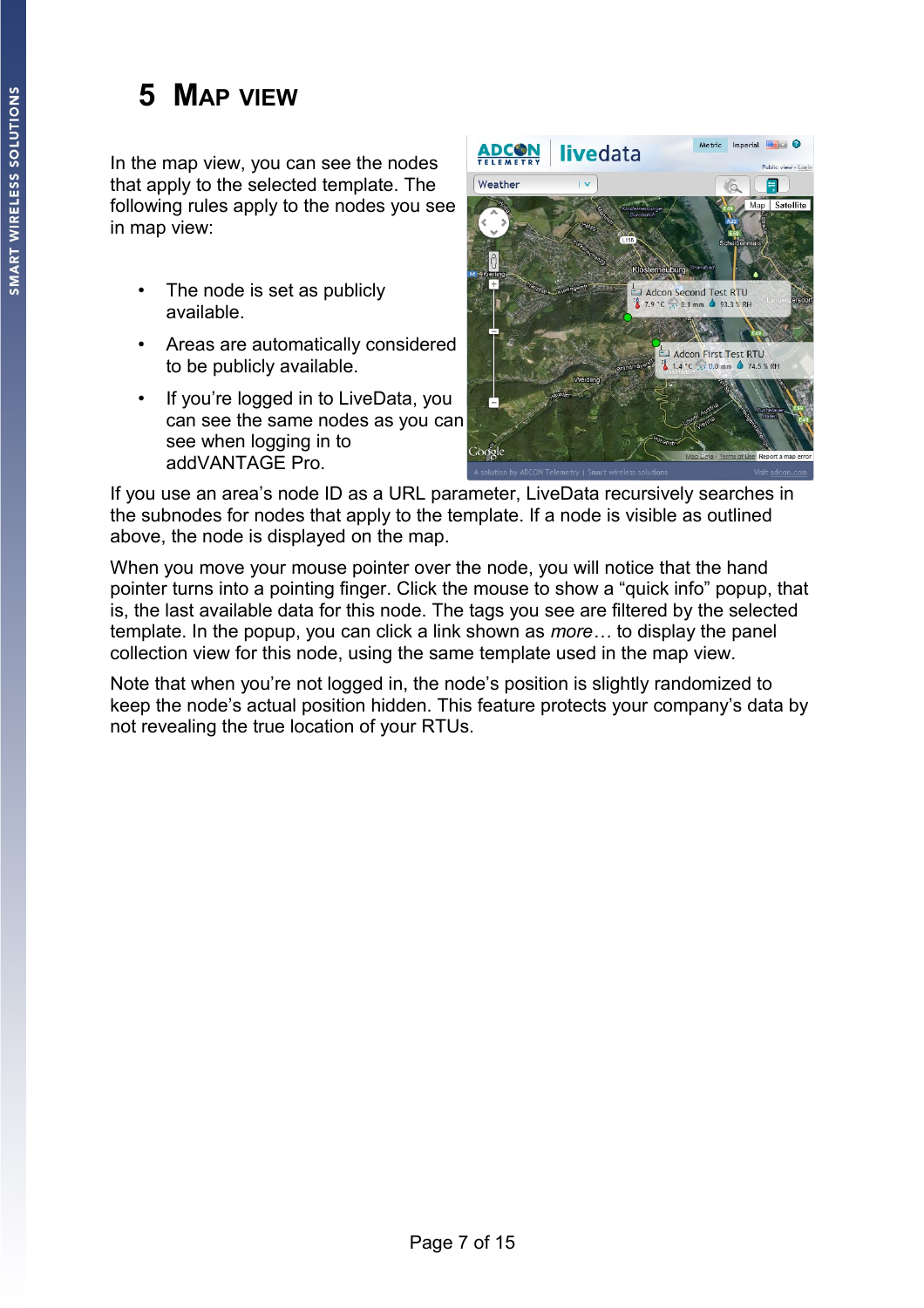### <span id="page-7-0"></span>**URL schema:** *addVANTAGE url***/livedata/map.jsf?node=***node\_ID*

Optional parameters:

#### **&template**=*template-name*

This parameter identifies the template that is used for the quick info popup and for the *more…* link. Because the list of existing templates is constantly growing, Adcon cannot provide it here. Adcon recommends that you select the preferred template from the template selector and use this template name for your own setup.

### **&locale**=de | el | en | es | fr | it | pt | sv | tr | ru

If you provide this URL parameter, it overrules the default settings previously described.

### **&units**=metric | imperial

This parameter indicates whether to show units in metric or imperial.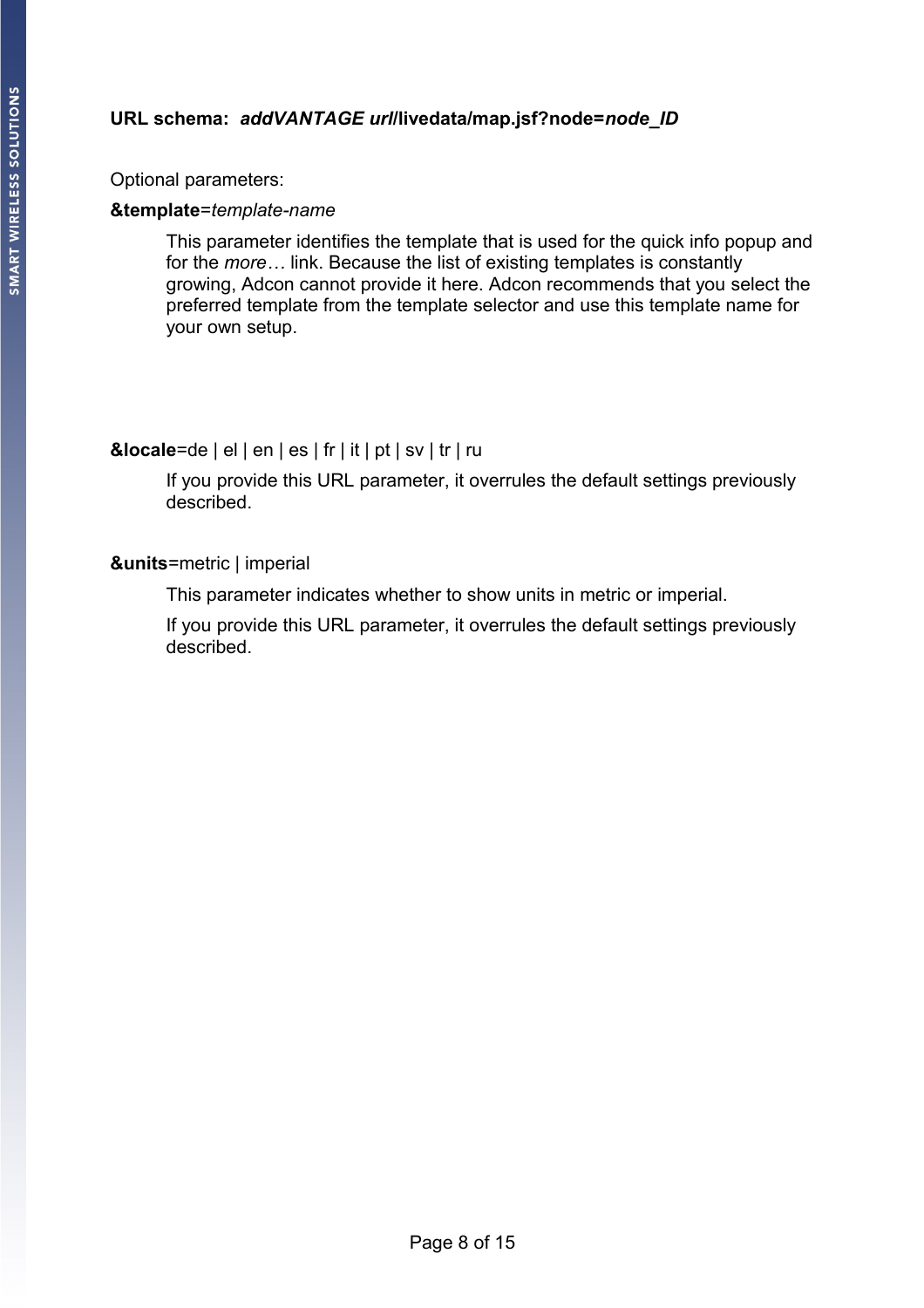### **6 LIST VIEW**

An alternative to using the map view is using a list, which is available at [http://demo.adcon.at:8080/livedata/list.jsf.](http://demo.adcon.at:8080/livedata/list.jsf) If you're using a mobile device or have a

slow Internet connection, you will appreciate the list view, as it shows less traffic than the map view.

The URL parameters are the same as in the map view (see Map's [URL schema\)](#page-7-0).



Select any RTU to display the panel collection view. The view is discussed in **PAdcon First Test RTU** [Panel collection view.](#page-10-0)

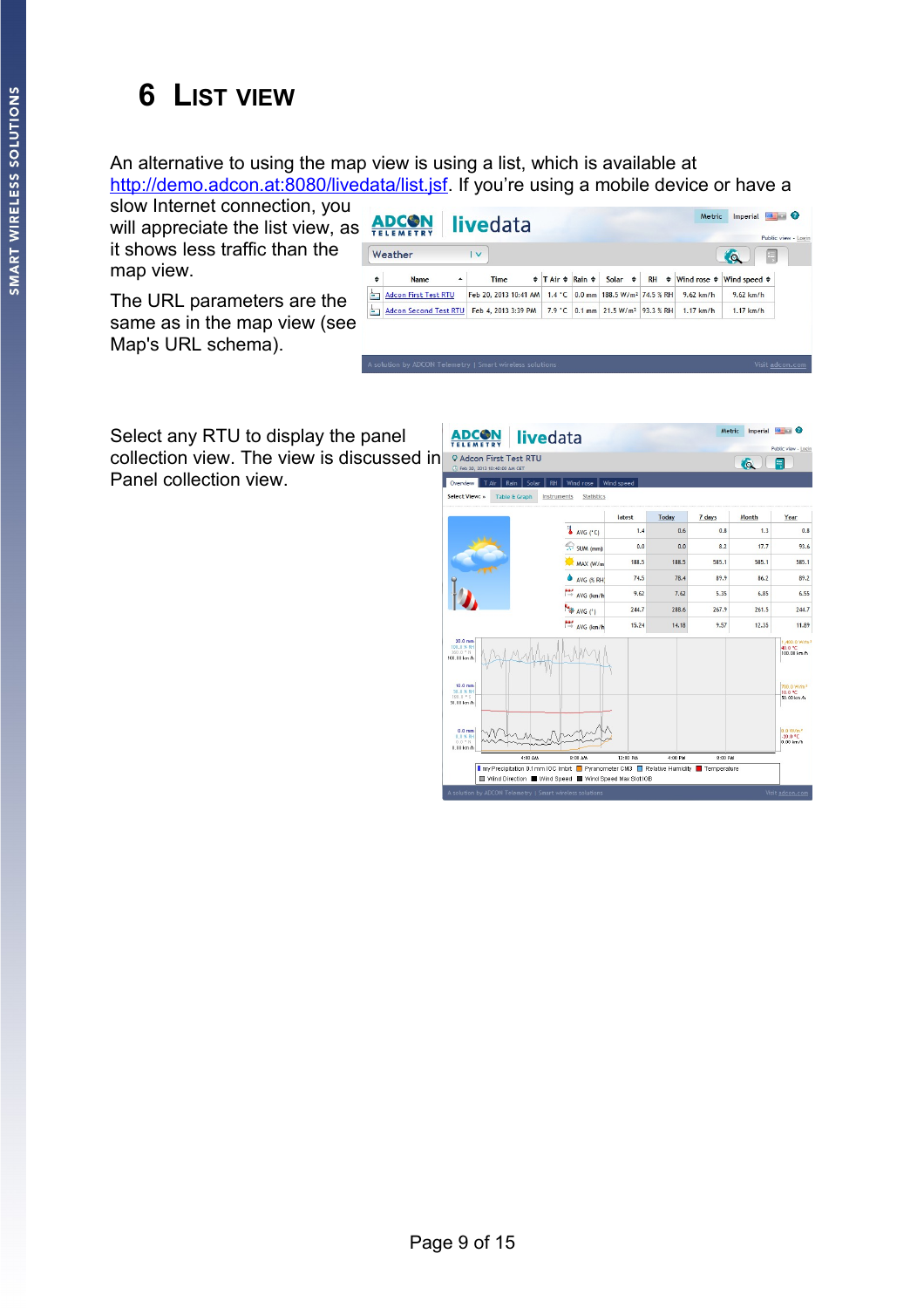### **URL schema:** *addVANTAGE url***/livedata/list.jsf?node=***node\_ID*

Optional parameters:

#### **&template**=*template-name*

This parameter identifies the template that is used for the quick info popup and for the *more…* link. Because the list of existing templates is constantly growing, Adcon cannot provide it here. Adcon recommends that you select the preferred template from the template selector and use this template name for your own setup.

### **&locale**=de | el | en | es | fr | it | pt | sv | tr | ru

If you provide this URL parameter, it overrules the default settings previously described.

### **&units**=metric | imperial

This parameter indicates whether to show units in metric or imperial.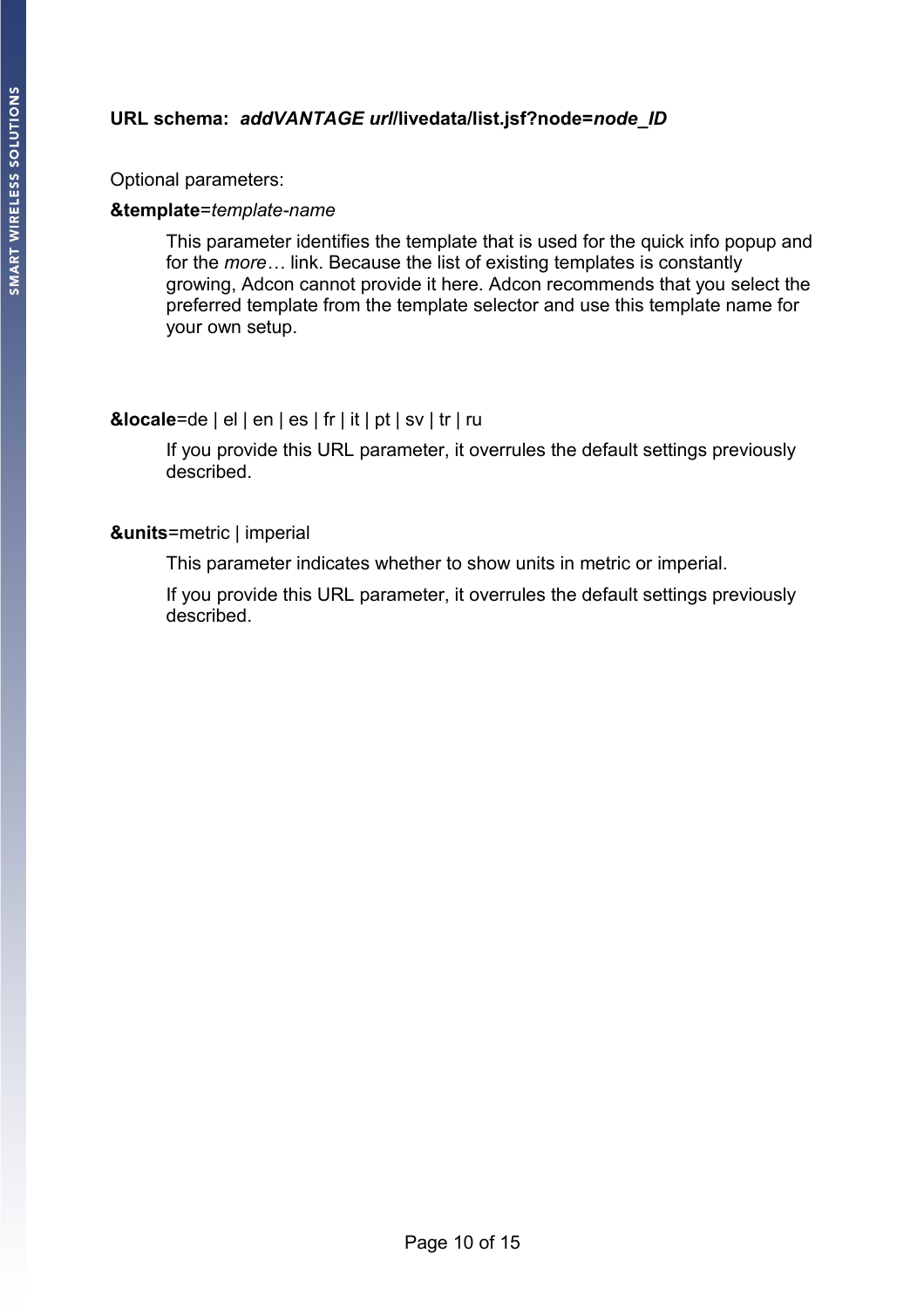### <span id="page-10-0"></span>**7 PANEL COLLECTION VIEW**

The panel collection view shows a single node's tags. The tags are filtered by the selected template.

The panel collection view shows an Overview tab and one tab for each tag associated with the node. The Overview tab provides an overview about various interesting tag values, and shows a trend curve. You can click the column headings in the table to select different time spans for the trend. For example, if you click the Month header, the trend is reloaded, showing the current month.

| <b>Q Adcon First Test RTU</b><br>(3) Feb 20, 2013 10:40:00 AM CET |                  |                                                |            |         |         | <b>to</b> | 井                                                  |
|-------------------------------------------------------------------|------------------|------------------------------------------------|------------|---------|---------|-----------|----------------------------------------------------|
| T Air<br>Overview                                                 | Rain Solar<br>RH | Wind rose                                      | Wind speed |         |         |           |                                                    |
| Select View: »                                                    | Table & Graph    | Instruments<br><b>Statistics</b>               | latest     | Today   | 7 days  | Month     | Year                                               |
|                                                                   |                  | $\sum_{i=1}^{n}$ AVG (*C)                      | 1.4        | 0.6     | 0.8     | 1.3       | 0.8                                                |
|                                                                   |                  | $\overrightarrow{A}$ SUM (mm)                  | 0.0        | 0.0     | 8.2     | 17.7      | 93.6                                               |
|                                                                   |                  | MAX (W/m                                       | 188.5      | 188.5   | 585.1   | 585.1     | 585.1                                              |
|                                                                   |                  | AVG (% RH)                                     | 74.5       | 78.4    | 89.9    | 86.2      | 89.2                                               |
|                                                                   |                  | $\stackrel{\text{max}}{\rightarrow}$ AVG (km/h | 9.62       | 7.62    | 5.35    | 6.85      | 6.55                                               |
|                                                                   |                  | AVG (*)                                        | 244.7      | 288.6   | 267.9   | 261.5     | 244.7                                              |
|                                                                   |                  | $\stackrel{\text{max}}{\rightarrow}$ AVG (km/h | 15.24      | 14.18   | 9.57    | 12.35     | 11.89                                              |
| $20.0$ mm<br>100.0 % 851<br>$360.0$ $N$<br>100.00 km/h            |                  |                                                |            |         |         |           | 1,400.0 W/m <sup>1</sup><br>40.0 °C<br>100.00 km/h |
| $10.0 \text{ mm}$<br>50.0 % 884<br>180.0 ° S<br>50.00 km/h        |                  |                                                |            |         |         |           | ma a w/m <sup>a</sup><br>10.0 °C<br>50.00 km/h     |
| $0.0 \text{ mm}$<br>$0.0 \times 34$<br>$0.0 * N$<br>$0.00$ km $A$ |                  |                                                |            |         |         |           | 0.0 W/m <sup>2</sup><br>$-20.0$ °C<br>$0.00$ km/h  |
|                                                                   | 4:00 AM          | 8:00 AM                                        | 12:00 PM   | 4:00 PM | 8:00 PM |           |                                                    |

You can switch between the Table & Graph view, the Instrument view, and the Statistics view.

Click the Instruments link to see the tag's values as instruments, as shown in the figure to the right.

Select the Statistics view (currently available only in the Weather template), to get Statistical information about the Temperature, Relative Humidity, and Precipitation.

Select the Year or Month to change the time span that is used in the table and the graph view.



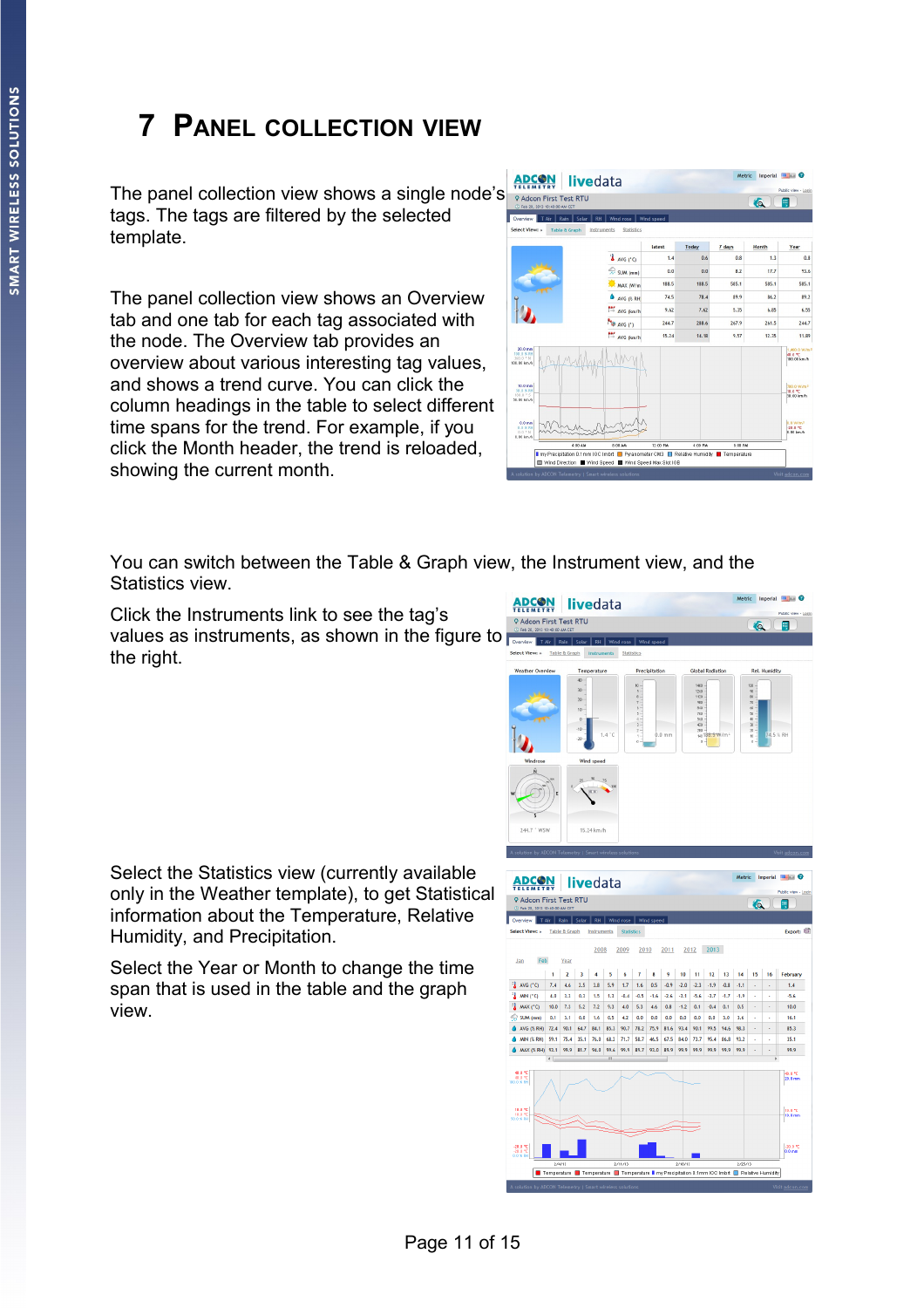### **URL schema:** *addVANTAGE url***/livedata/collection.jsf?node=***node\_ID*

Optional parameters:

#### **&endDate**= *YYYYMMDDThh:mm:ss*

This case-specific parameter indicates the end of the time period you want to see. If you use a duration (for example, Current week), the duration's end date is always the endDate that is passed. For example if you enter an end date that is a Thursday, the values from Monday to Wednesday are shown in the Current week section.

The default is the date of the request.

The date has to be in the ISO 8601 format shown above, for example:

endDate=20101014T00:00:00

#### **&template**=*template-name*

This parameter identifies the template that is used for the quick info popup and for the *more…* link. Because the list of existing templates is constantly growing, Adcon cannot provide it here. Adcon recommends that you select the preferred template from the template selector and use this template name for your own setup.

### **&locale**=de | el | en | es | fr | it | pt | sv | tr | ru

If you provide this URL parameter, it overrules the default settings previously described.

#### **&units**=metric | imperial

This parameter indicates whether to show units in metric or imperial.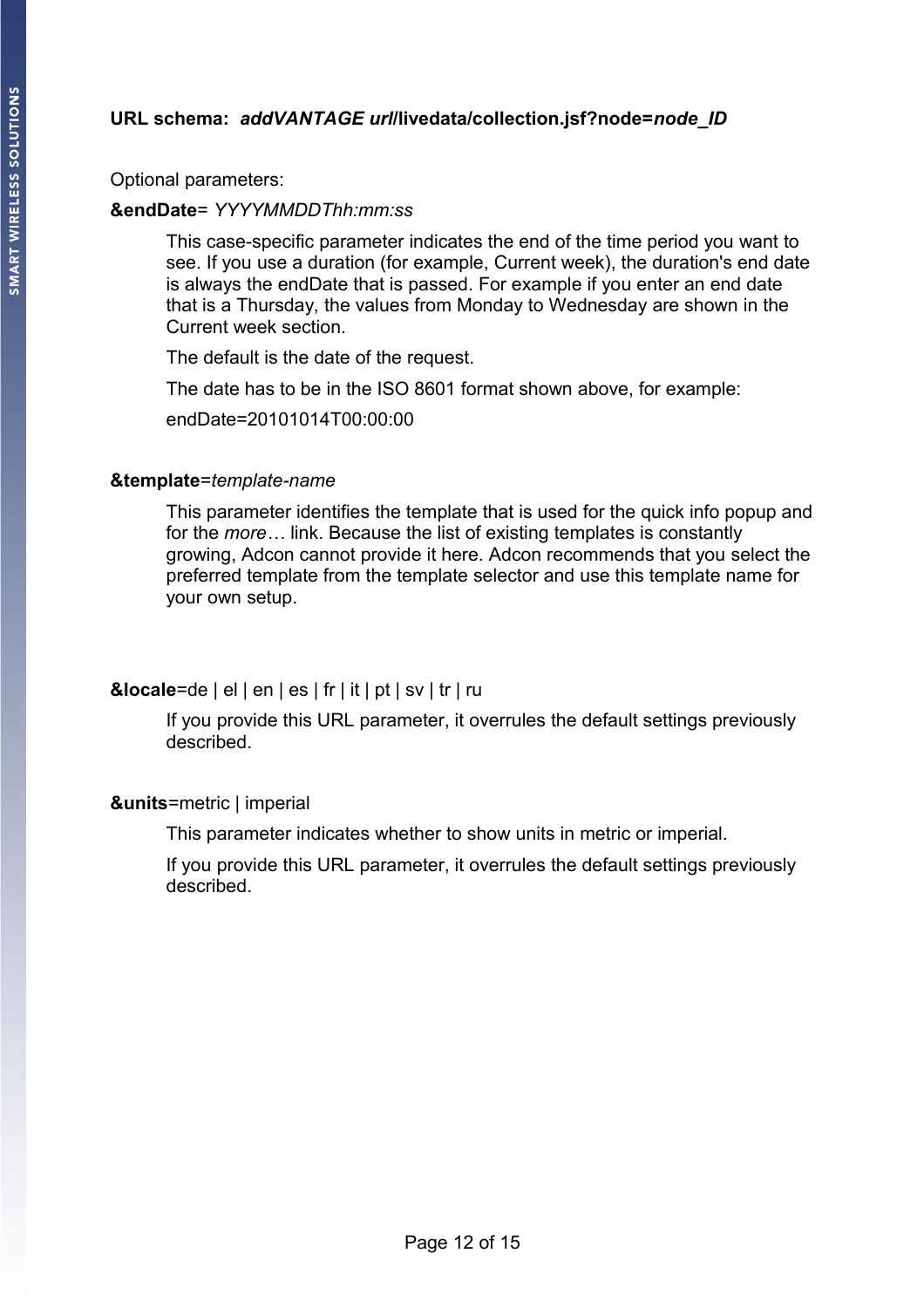### **8 INSTRUMENT**

The instrument is a simple image (.png) file showing the data of the sensor that you selected in the URL parameters.

As the setup of the URL is quite time-consuming, it is highly recommended that you navigate in LiveData to the instrument you would like to show (e.g. temperature), right-click the image, and select **Show image in a new tab**. Then you have this image's URL in the address bar and you easily can update the parameters.



### **URL schema:** *addVANTAGE url/instruments***?node=***node\_ID*

### Optional parameters:

### **&template**=*template-name*

This parameter identifies the template that is used for the instrument renderer. Because the list of existing templates is constantly growing, Adcon cannot provide it here. You can right-click an existing instrument to find out its template name.

### **&duration**=*duration*

This parameter provides the duration that is used to calculate the average/sum of the values displayed in the instrument. The duration can be shown as the number and the time unit. Use any of the following values for the time unit:

|   | the last 1 hour   | н | the current hour  |
|---|-------------------|---|-------------------|
| d | the last 24 hours |   | the current day   |
| w | the last 7 days   | W | the current week  |
| m | the last month    | M | the current month |
|   | the last 365 days |   | the current year  |

Examples of a duration are D, H, 12h, 3d, or 5w.

### **&locale**=de | el | en | es | fr | it | pt | sv | tr | ru

If you provide this URL parameter, it overrules the default settings previously described.

### **&units**=metric | imperial

This parameter indicates whether to show units in metric or imperial.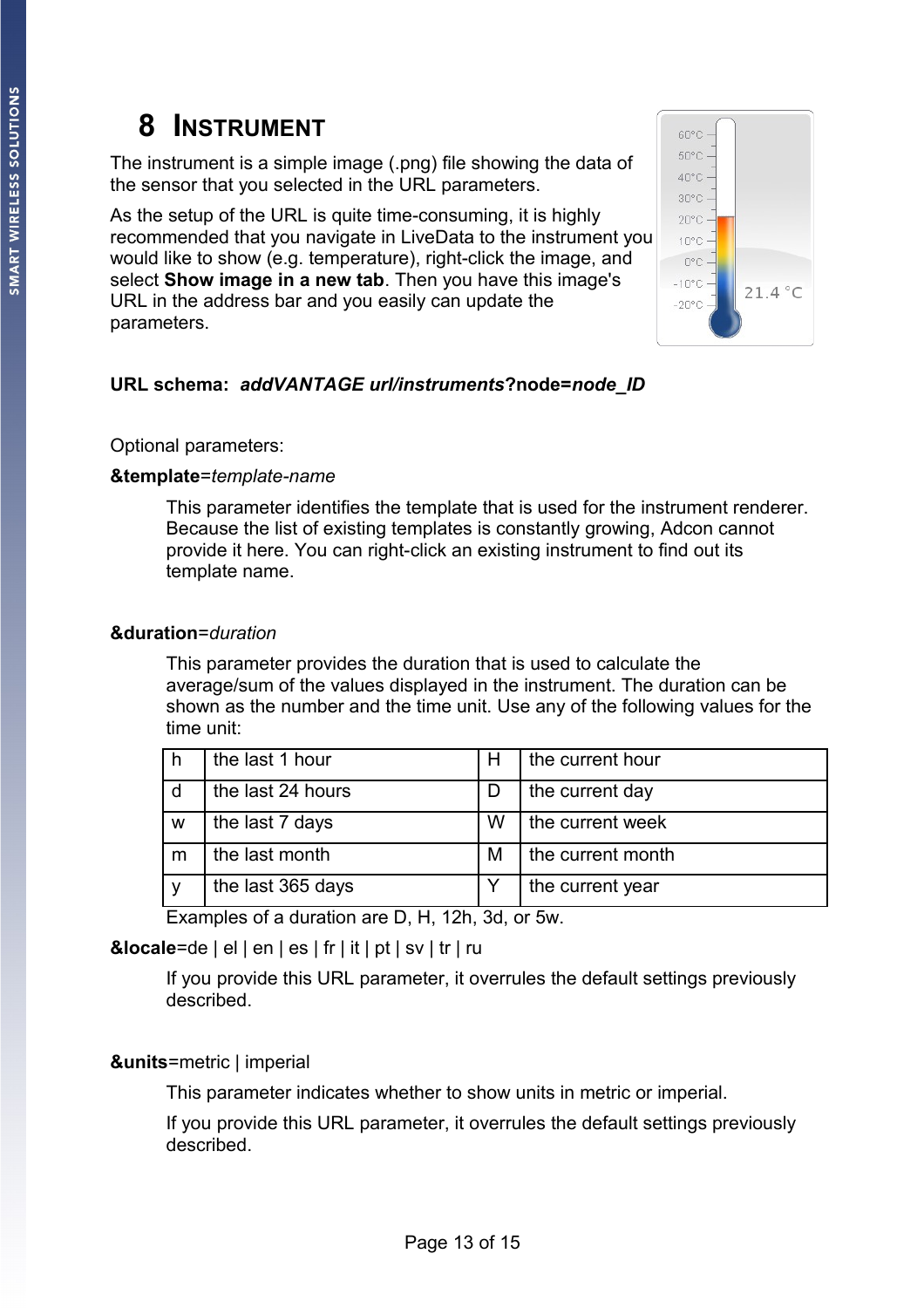### **9 EMBEDDING LIVEDATA INTO YOUR OWN WEBSITE**

LiveData was designed so you could embed parts of it into your own website. The previous pages describe how to set up various parameters using the URL. Below are descriptions of how you can embed different LiveData views into your own website.